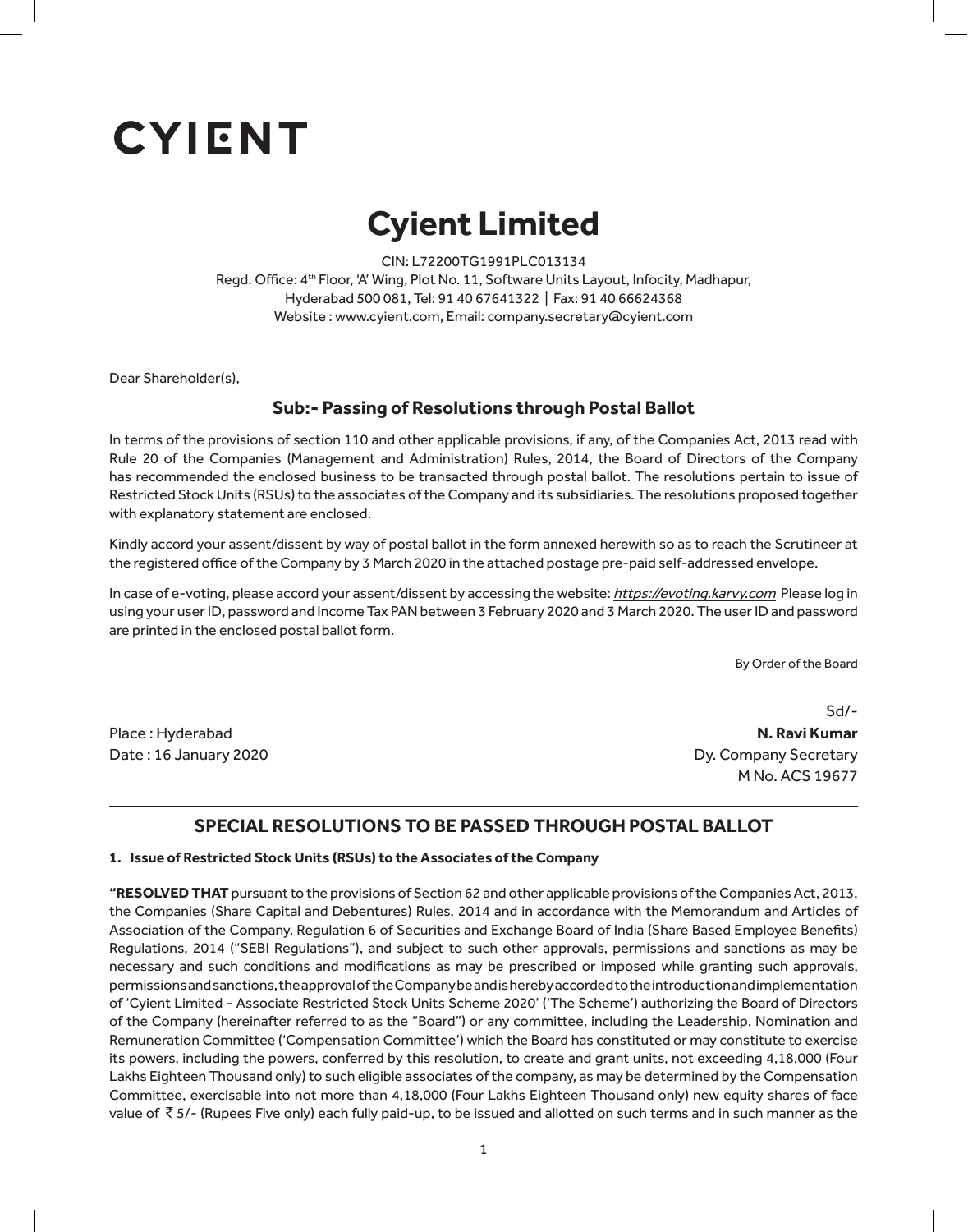Board may decide in accordance with the provisions of the applicable laws and the provisions of the Scheme, in the manner aforesaid, to be ranked pari passu in all respects with the existing equity shares of the Company.

**RESOLVED FURTHER THAT** the issue of shares to any non-resident Associate(s), shall be subject to such approvals, permissions or consent as may be necessary from Reserve Bank of India or any other relevant authority in this regard.

**RESOLVED FURTHER THAT** in case of any corporate action(s) such as rights issues, bonus issues, merger and sale of division and others or similar events or change in control, the Compensation Committee/ Board be and is hereby authorized to do all acts, deeds, matters, and things as it may deem fit in its absolute discretion and as permitted under the applicable laws, so as to ensure that fair and equitable benefits under the Scheme are passed on to the eligible Associates.

**RESOLVED FURTHER THAT** the Company shall conform to the accounting policies prescribed from time to time under the SEBI Regulations and any other applicable laws and regulations to the extent relevant and applicable to Scheme.

**RESOLVED FURTHER THAT** the Compensation Committee as constituted by the Board, be and is hereby authorized at any time to modify, change, vary, alter or amend the Scheme, none of which is either detrimental or prejudicial to the interests of the associates, subject to the compliance with the applicable laws and regulations and to do all such acts, deeds, matters and things as it may deem fit, for such purpose and also to settle any issues, questions, difficulties or doubts that may arise in this regard without the Compensation Committee or Board being required to seek any further consent or approval of the members and further to execute all such documents, writings and to give such directions and or instructions as may be necessary or expedient to give effect to such modification, change, variation, alteration or amendment of the Scheme and do all other things incidental and ancillary thereof.

**RESOLVED FURTHER THAT** the Board be and is hereby authorized to do all such acts, deeds, and things, as it may, at its absolute discretion, deem necessary including authorizing or directing to appoint Merchant Bankers, Brokers, Solicitors, Registrars, Advertisement Agency and other Advisors, Consultants or Representatives, being incidental to the effective implementation and administration of the Scheme as also to make applications to the appropriate Authorities, Parties and the Institutions for their requisite approvals as also to initiate all necessary actions for the preparation and issue of public announcement and filing of public announcement, if required, with the SEBI/Stock Exchange(s) and all other documents required to be filed in the above connection and to settle all such questions, difficulties or doubts whatsoever which may arise and take all such steps and decisions in this regard."

#### **2. Issue of Restricted Stock Units (RSUs) to the Associates of the Company's Subsidiaries**

**"RESOLVED THAT** pursuant to the provisions of Section 62 and other applicable provisions of the Companies Act, 2013, the Companies (Share Capital and Debentures) Rules, 2014 and in accordance with the Memorandum and Articles of Association of the Company, Regulation 6 of Securities and Exchange Board of India (Share Based Employee Benefits) Regulations, 2014 ("SEBI Regulations"), and subject to such other approvals, permissions and sanctions as may be necessary and such conditions and modifications as may be prescribed or imposed while granting such approvals, permissions and sanctions, the approval of the Company be and is hereby accorded to the introduction and implementation of 'Cyient Limited - Associate Restricted Stock Units Scheme 2020 ('The Scheme') authorizing the Board of Directors of the Company (hereinafter referred to as the "Board") or any committee, including the Leadership Nomination and Remuneration Committee ('Compensation Committee') which the Board has constituted or may constitute to exercise its powers, including the powers, conferred by this resolution, to create and grant units, not exceeding 6,32,000 (Six Lakhs Thirty Two Thousand only) to such eligible associates of company's subsidiaries whether in India or abroad, as may be determined by the Compensation Committee, exercisable into not more than 6,32,000 ( Six Lakhs Thirty Two Thousand only) new equity shares of face value of  $\bar{z}$  5/- (Rupees Five only) each fully paid-up, to be issued and allotted on such terms and in such manner as the Board may decide in accordance with the provisions of the applicable laws and the provisions of the Scheme, in the manner aforesaid, to be ranked pari passu in all respects with the existing equity shares of the Company.

**RESOLVED FURTHER THAT** the issue of shares to any non-resident Associate(s), shall be subject to such approvals, permissions or consent as may be necessary from Reserve Bank of India or any other relevant authority in this regard.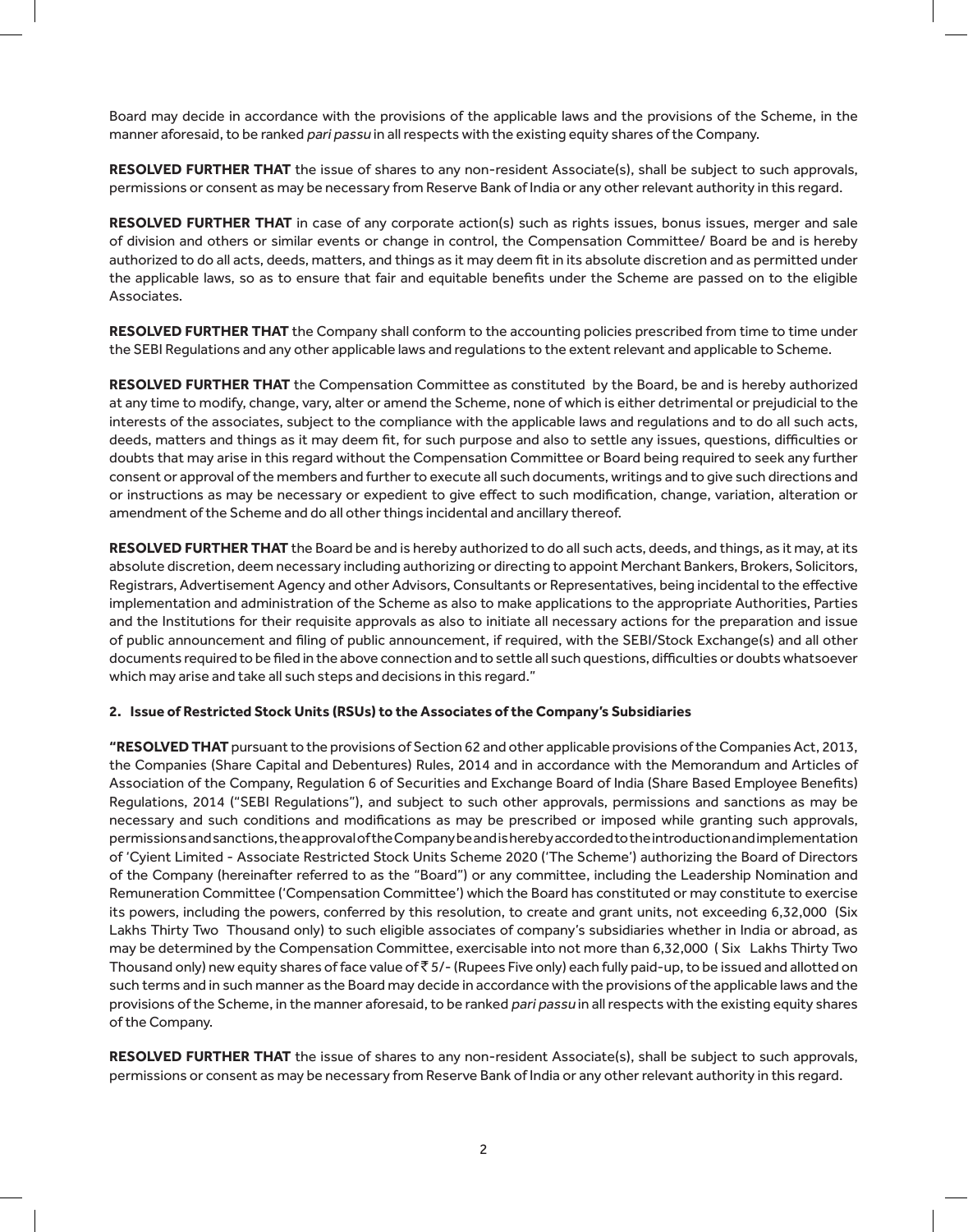**RESOLVED FURTHER THAT** in case of any corporate action(s) such as rights issues, bonus issues, merger and sale of division and others or similar events or change in control, the Compensation Committee/ Board be and is hereby authorized to do all acts, deeds, matters, and things as it may deem fit in its absolute discretion and as permitted under the applicable laws, so as to ensure that fair and equitable benefits under the Scheme are passed on to the eligible Associates.

**RESOLVED FURTHER THAT** the Company shall conform to the accounting policies prescribed from time to time under the SEBI Regulations and any other applicable laws and regulations to the extent relevant and applicable to Scheme.

**RESOLVED FURTHER THAT** the Compensation Committee as constituted by the Board, be and is hereby authorized at any time to modify, change, vary, alter or amend the Scheme, none of which is either detrimental or prejudicial to the interests of the associates, subject to the compliance with the applicable laws and regulations and to do all such acts, deeds, matters and things as it may deem fit, for such purpose and also to settle any issues, questions, difficulties or doubts that may arise in this regard without the Compensation Committee or Board being required to seek any further consent or approval of the members and further to execute all such documents, writings and to give such directions and or instructions as may be necessary or expedient to give effect to such modification, change, variation, alteration or amendment of the Scheme and do all other things incidental and ancillary thereof.

**RESOLVED FURTHER THAT** the Board be and is hereby authorized to do all such acts, deeds, and things, as it may, at its absolute discretion, deem necessary including authorizing or directing to appoint Merchant Bankers, Brokers, Solicitors, Registrars, Advertisement Agency and other Advisors, Consultants or Representatives, being incidental to the effective implementation and administration of the Scheme as also to make applications to the appropriate Authorities, Parties and the Institutions for their requisite approvals as also to initiate all necessary actions for the preparation and issue of public announcement and filing of public announcement, if required, with the SEBI/Stock Exchange(s) and all other documents required to be filed in the above connection and to settle all such questions, difficulties or doubts whatsoever which may arise and take all such steps and decisions in this regard."

#### **EXPLANATORY STATEMENT FOR BOTH THE RESOLUTIONS PURSUANT TO SECTION 102(1) AND 110 OF THE COMPANIES ACT, 2013**

The Scheme shall be called as 'Cyient Limited - Associate Restricted Stock Units Scheme 2020 ('the Scheme'). Cyient Limited acknowledges that its growth may be attributed to the direction and contributions of the associates and would therefore like to provide them the option to participate and share in the wealth created similar to other stakeholders i.e. clients, investors, governments and society. As a gesture aligned to this objective, this Scheme is proposed to issue Restricted Stock Units (RSUs) for eligible associates.

As per provisions of Regulation 6 of the Securities and Exchange Board of India (Share Based Employee Benefits) Regulations, 2014 ("SEBI Regulations"), the Company seeks shareholders' approval for the Scheme and grant, vesting and allotment of RSUs to the eligible Associates of the Company and its subsidiaries thereunder, which Board has approved at its meeting held on 16 January 2020. The key features of the Scheme are as under:

#### **a) Brief description of the Scheme:**

The Scheme contemplates grant of Restricted Stock Units ("RSU or units") to the eligible Associates of the Company and its subsidiaries, as may be determined in due compliance of SEBI Regulations and provisions of the Scheme. After vesting of RSUs, the eligible Associates earn a right (but not obligation) to exercise the vested units within the limited period as may be determined and obtain equity shares of the Company subject to payment of grant price and satisfaction of any tax obligation arising thereon.

The Leadership, Nomination and Remuneration Committee (Compensation Committee) of the Company shall supervise and administer the Scheme. All questions of interpretation of the Scheme shall be determined by the Compensation Committee and such determination shall be final and binding upon all persons having an interest in the Scheme.

The authority being provided to the compensation committee is to cater to any exigencies and more in the nature of an enabler.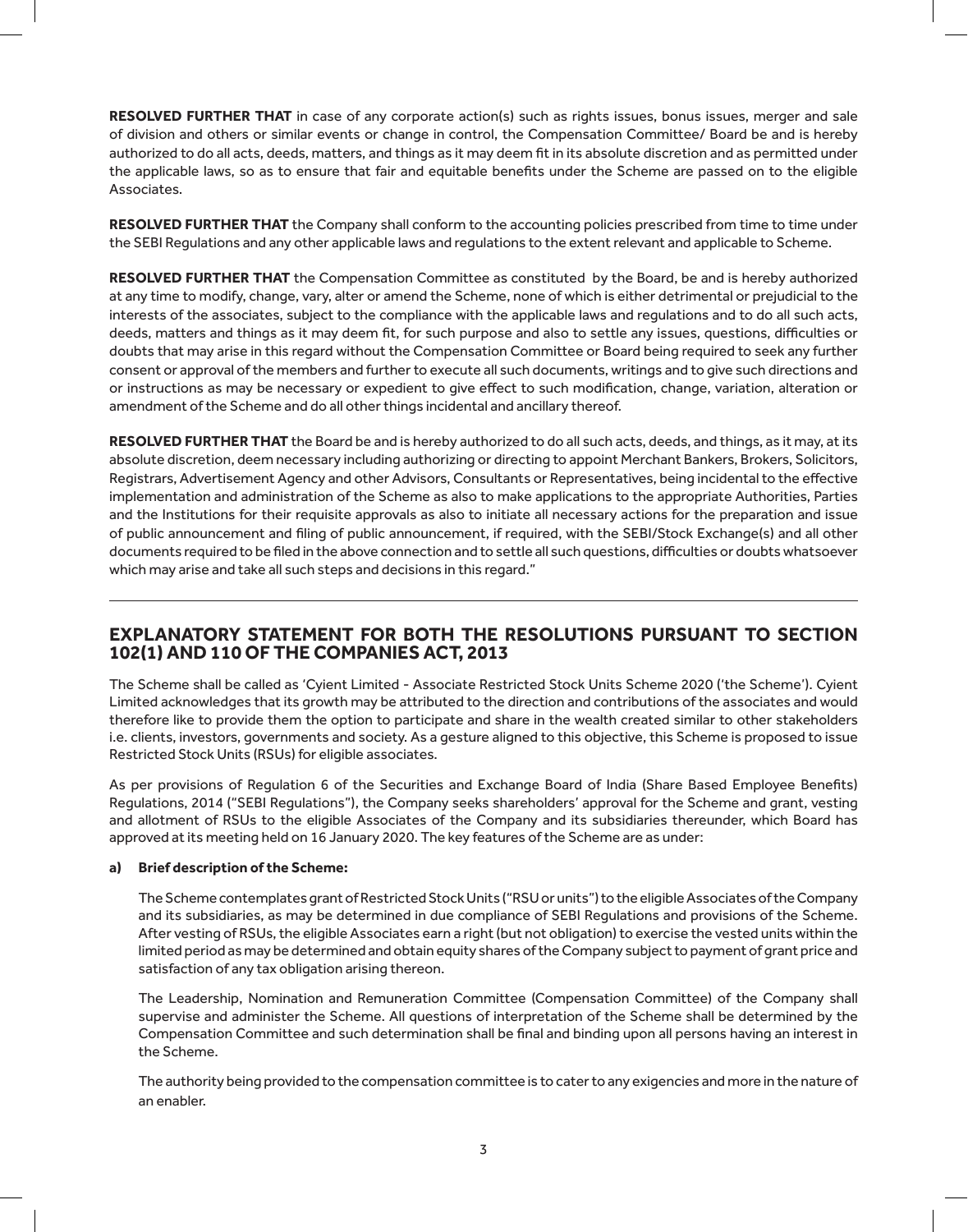The rationale of the RSU scheme is to encourage senior associates to participate in the company's growth with a slightly longer term horizon and is predominantly based on the associates' choice of RSU participation in lieu of existing variable compensation outflows. This minimizes the impact to the company Profit and Loss Account.

Without prejudice to the generality of the foregoing, the scheme:

- Entails associates opting to take a percentage of their current actual variable pay in the form of RSUs. The eligible percentages are 25% in Year 1 and 50% in Year 2 of the variable pay
- Will cover associates in Level 13/Band G and above only (Less than 100 as of today)
- Will result in enhanced leadership buy-in and alignment to Company's medium term results with minimal impact on Profit and Loss Account or dilution of equity for existing shareholders
- Aligns the goals to the shareholders interest
- Adds 25% of the value opted as an upside with a view to incentivise the associates' commitment and deferment of a short-term bonus into a long term incentive.

#### **b) Total number of RSUs to be granted:**

The total number of units to be granted under the Scheme shall not exceed 4,18,000 (Four Lakhs Eighteen Thousand only) units to the associates of the Company and 6,32,000 (Six Lakhs Thirty Two Thousand only) units to the associates of company's subsidiaries. Each unit when exercised would be converted into one Equity Share of Rs. 5 (Rupees Five only) each fully paid-up of the Company.

In case of any corporate action(s) / change in control, the Compensation Committee/Board, shall do the necessary adjustments at its sole discretion. However, in the event of adverse effect due to any 'Corporate Action' or 'Change in Control' on the Associates, the Compensation Committee or Board may choose either to continue with the scheme or may allow to cash out by immediate vesting, depending upon the adversity.

#### **c) Identification of classes of Associates entitled to participate in the Scheme:**

#### Associate means

- (i) a permanent Associate of the Company working in India or out of India; or
- (ii) Director of the Company whether whole-time or not, and
- (iii) an Associate defined in Sub-clauses (i) and (ii) hereof of one or more Subsidiary Companies of the Company whether in or outside India, but does not include:
	- i. an Associate who is a Promoter or a person belonging to the Promoter Group;
	- ii. a Director who either by himself /herself or through his/ her relatives or through anybody corporate, directly or indirectly, holds more than 10% of the issued and subscribed Equity Shares of the Company; and
	- iii. an Independent Director within the meaning of the Companies Act, 2013 and/or the SEBI (Listing Obligations and Disclosure Requirements) Regulations, 2015.

The Associates shall be subject to fulfillment of such eligibility criteria as may be specified in the SEBI Regulations and / or as may be determined by the Compensation Committee from time to time, before grant of RSUs.

Note: The term 'Associate(s)' refers to employees of the Company.

#### **d) Requirements of vesting and period of vesting:**

There would be a minimum vesting period of one year from the date of grant, the vesting schedule is mentioned in the scheme. Other conditions, if any, for vesting shall be decided by the Compensation Committee at the time of grant of RSUs.

RSUs vested to an eligible Associate shall entitle him to apply for the share within the limited period as decided by the Compensation Committee and at the grant price. Units shall vest essentially based on continuation of employment as per requirement of SEBI Regulations.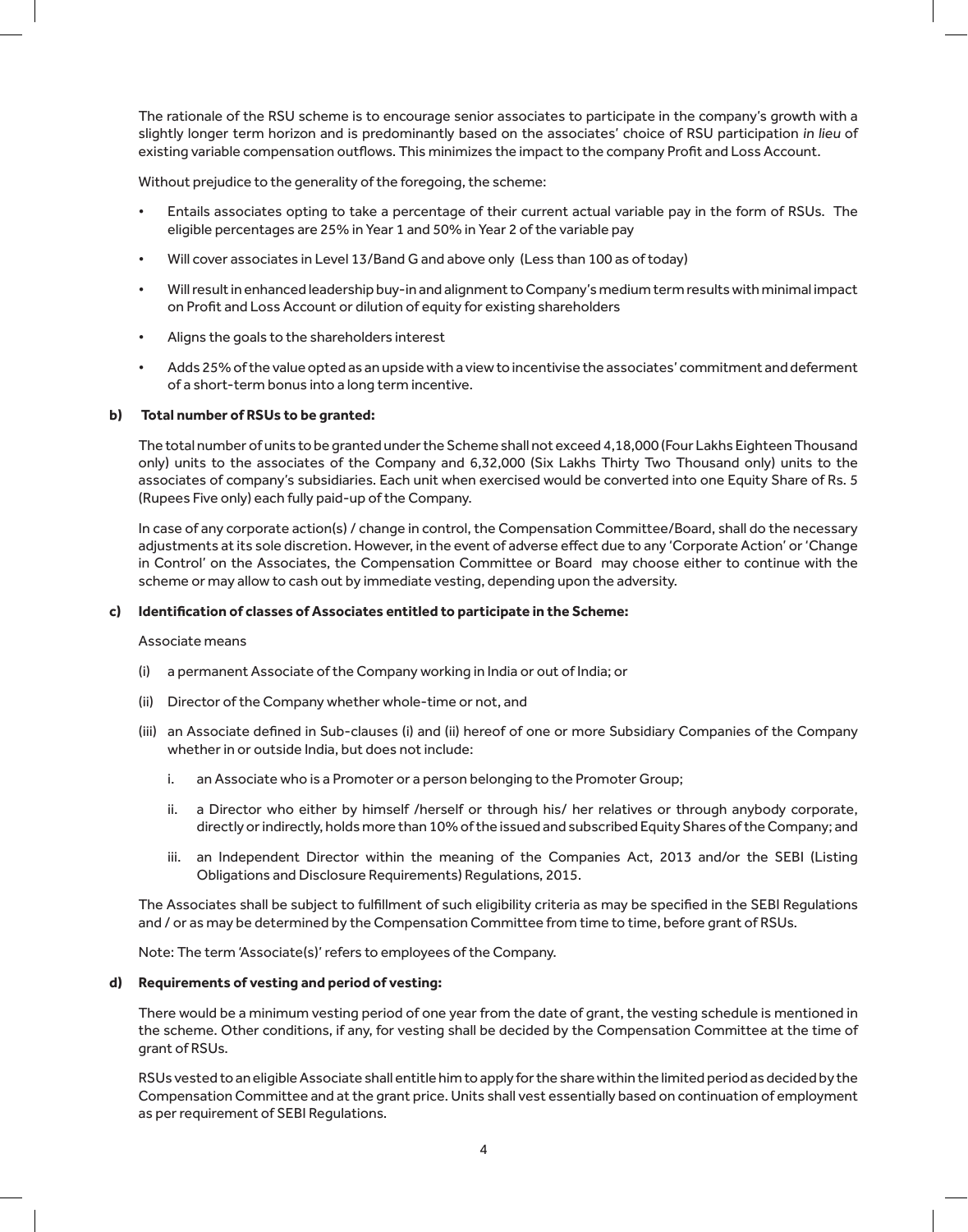In case of death or permanent disability of Associate during the period of his service, then all units granted to him under the Scheme till such date shall vest in the legal heirs or nominees of the deceased eligible Associate or to himself subject to the provisions of SEBI Regulations and other applicable laws.

#### **e) Maximum period within which the units shall be vested:**

There shall be a minimum period of one year between the grant of RSUs and vesting of RSUs. Vesting of RSUs will be as per the schedule given below:

| <b>Period</b>                    | % of RSUs vesting |
|----------------------------------|-------------------|
| 12 months from the date of grant | 30%               |
| 24 months from the date of grant | 50%               |
| 36 months from the date of grant | 20%               |

The maximum period within which the vested RSUs shall be exercised is 60 months from the date of grant.

#### **f ) Exercise period and process of exercise:**

The exercise period will be in sync, consonance and alignment with the period of vesting as mentioned in clause (e) above. The process of exercise and actual dates of exercise period are a matter of detail and are procedural and administrative in nature. The exercise period shall be for not less than seven working days.

The exercise period and process of exercise shall be alluded to in the agreement entered into with the associates. Further, the RSUs shall be deemed exercised when the Company receives:

- <sup>l</sup> Written or electronic notice of the exercise from the associate entitled to exercise the RSUs; and
- <sup>l</sup> Subject to the terms of agreement with the associates, full payment towards the grant

The amount of income tax will be deducted from the associate's salary as per the applicable tax rates.

#### **g) The Lock-in period, if any:**

There is no lock-in period for the resultant shares after exercise of the units.

#### **h) Grant price or pricing formula:**

Grant Price per unit shall be the face value of Rs. 5/- (Rupees Five only).

#### **i) Allotment of shares:**

Once the RSUs vest to the eligible Associates, they may, subject to fulfilment of laid down conditions per the RSUs Grant Agreements, within the limited period, submit an application to the Compensation Committee, to allot shares to them, accompanied by payment of an amount equivalent to the grant price in respect of such RSUs in the manner as decided by the Compensation Committee.

In case of cessation of employment before vesting, the eligible Associate shall not be entitled for allotment in accordance with the laid provisions. The shares allotted under this Scheme will rank pari passu in all respects with the then existing issued shares of the company. Also, the units shall lapse if not exercised within the limited period made available.

#### **j) Process for determining the eligibility of Associates under the Scheme:**

The process for determining the eligibility criteria for the eligible associates will be specified by the Committee, and will be based on an appraisal process consisting, inter alia, of the associate's grade, years of service, present performance and potential, conduct and such other factors as may be decided by the committee from time to time. In doing so, the committee will be ably aided and assisted by the management. Without prejudice to the generality of the foregoing, the scheme will cover associates in Level 13/Band G and above only (Less than 100 as of today)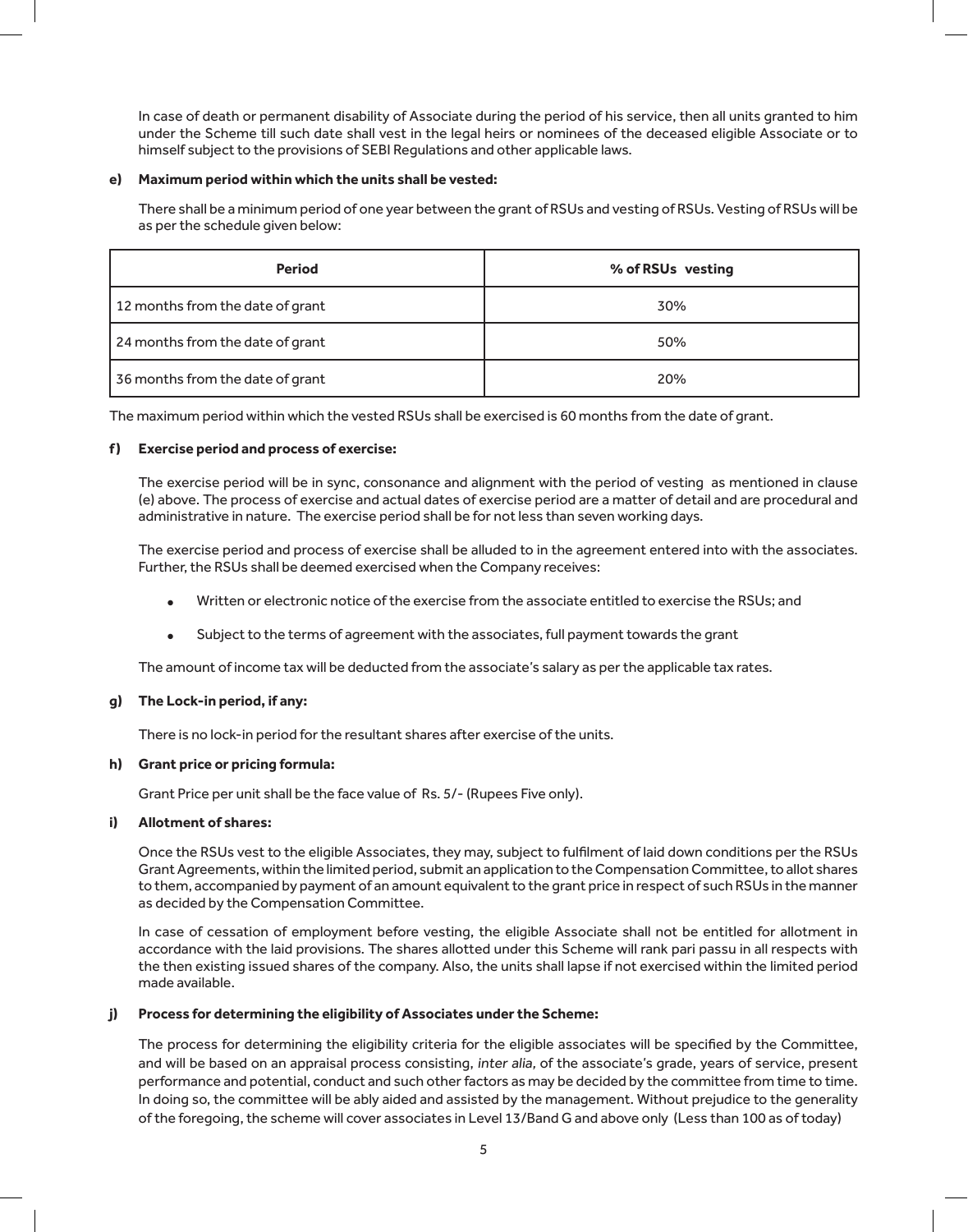#### **k) Maximum number of units to be issued per Associate and in aggregate:**

Under the Scheme, the number of units that may be granted to any specific Associate of the Company, shall not exceed 50,000 (Fifty Thousand only) and in aggregate, shall not exceed 4,18,000 (Four Lakhs Eighteen Thousand only) units to the associates of the Company and 6,32,000 (Six Lakhs Thirty Two Thousand only) units to the associates of Company' Subsidiaries.

#### **l) Maximum quantum of benefits to be provided per Associate:**

The maximum quantum of benefits underlying the units issued to an eligible Associate shall depend upon the market price of the shares as on the date of allotment of shares.

#### **m) Route of Scheme implementation:**

The Scheme shall be implemented directly by the company and the Trust route is not contemplated.

#### **n) Source of acquisition of shares under the Scheme:**

The Scheme contemplates use of shares from the existing authorized but un-issued shares of the Company.

#### **o) Amount of loan to be provided for implementation of the scheme(s) by the company to the trust, its tenure, utilization, repayment terms, etc:**

Not applicable.

#### **p) Maximum percentage of secondary acquisition:**

Not applicable.

**q) the conditions under which option vested in employees may lapse e.g. in case of termination of employment for misconduct:**

In case of termination due to misconduct all the RSUs (both vested and unvested) shall lapse.

#### **r) The specified time period within which the associate shall exercise the vested options in the event of proposed termination of employment or resignation of associate:**

All the vested RSUs shall be exercised within a period of six months from the date of termination of employment or resignation of associate.

#### **s) Accounting and Disclosure Policies:**

The Company shall follow the relevant Indian Accounting Standards (Ind-AS) and related guidance on share-based payments as prescribed under the Companies Act, 2013, other accounting principles generally accepted in India and guidelines issued by the Securities and Exchange Board of India ("SEBI") and The Institute of Chartered Accountants of India (ICAI), including the disclosure requirements prescribed therein.

#### **t) Method of RSU valuation:**

The Company shall adopt 'fair value method' for valuation of RSUs granted.

#### **u) Declaration:**

Consent of the members is being sought by way of special resolution pursuant to Section 62(1)(b) and all other applicable provisions, if any, of the Companies Act, 2013 and as per Regulation 6 of the SEBI Regulations.

None of the Directors, Key Managerial Personnel of the Company including their relatives is interested or concerned in the resolutions, except to the extent they may be lawfully granted units under the Scheme. In light of above, the Board recommends the special resolutions set out in the Notice, for approval by the shareholders.

By Order of the Board

Sd/-

Place : Hyderabad **N. Ravi Kumar** Date: 16 January 2020 **Dy. Company Secretary** M No. ACS 19677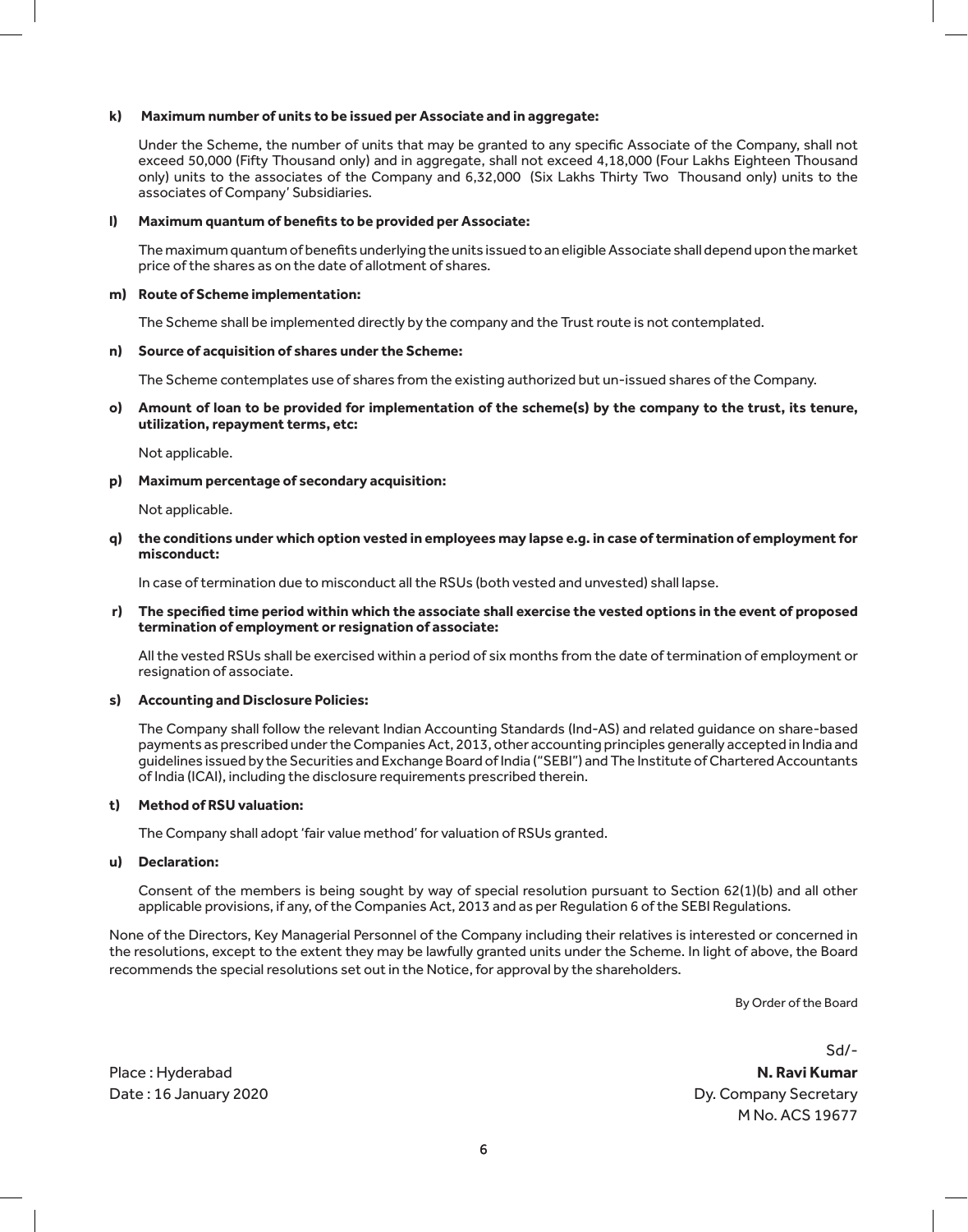#### **Notes:**

- 1. The Notice is being sent by Registered Post/Courier (or electronically, by email, to those shareholders who have registered their email addresses with the Company) to all Shareholders, whose names appear in the Company's Register of Members as at the close of business hours on 24 January 2020.
- 2. Documents pertaining to the Resolution are open for inspection at the Registered Office of the Company between 10.00 a.m. and 2.00 p.m. on any working day till the last date of voting i.e., 3 March 2020.
- 3. Please see the instructions for voting by postal ballot (including e-voting) which have been printed herein.
- 4. In case of e-voting on the website: https://evoting.karvy.com, voting will commence on and from 09.00 a.m. on 3 February 2020 and end at 5.00 p.m. on 3 March 2020.

#### **INSTRUCTIONS FOR VOTING**

#### **Voting in Physical form:**

- 1. A shareholder desiring to exercise vote by Postal Ballot may complete the postal ballot form (no other form or photocopy thereof is permitted) and send it to the Scrutineer in the attached self- addressed envelope. Postage will be borne and paid by the Company. However, the envelope containing the postal ballot form, if sent by courier or any other mode at the expense of the shareholder, will also be accepted.
- 2. Duly completed postal ballot forms should reach not later than 5.00 p.m. on 3 March 2020. All postal ballot forms received thereafter will be treated as if the reply from the shareholder has not been received.
- 3. Assent or dissent to the proposed resolution may be recorded by placing a tick mark (√) in the appropriate column.
- 4. This form is to be completed and signed by the shareholder (as per signature registered with the Company). In case of joint holding, this form should be completed and signed by the first-named shareholder and in his/her absence, by the next named shareholder. There will be only one postal ballot form for each folio irrespective of the number of joint holder(s).
- 5. In case the form is signed by the Power of Attorney holder for and on behalf of the shareholder, it must be accompanied by the Power of Attorney. In case of shares held by companies, trusts, societies and bodies corporate, the duly completed postal ballot form should be accompanied by a certified true copy of the Board/Governing Body Resolution.
- 6. Unsigned postal ballot forms will be summarily rejected.
- 7. A shareholder need not use all his votes nor he need to cast all his votes in the same manner.
- 8. Shareholders are requested not to send any other paper along with the postal ballot form in the enclosed selfaddressed envelope since all such envelopes will be sent to the Scrutineer and any extraneous paper found in such envelope would be destroyed by the Scrutineer.
- 9. The attached self-addressed envelope is only for the limited purpose of this postal ballot process and the same should not be used by the shareholder for sending any other correspondence to the Company.
- 10.A shareholder may request for a duplicate postal ballot form, if so required. However, the duly filled in duplicate postal ballot form should reach the Scrutineer not later than the date specified at instruction No. 2 above.

#### **Voting in Electronic form:**

In compliance with the provisions of section 108 of the Act, the Companies (Management and Administration) Rules, 2014 and Regulation 44 of SEBI (Listing Obligations and Disclosure Requirements) Regulations, 2015, shareholders are provided with the facility to cast their vote electronically, through the e-voting services provided by KFin Technologies Private Limited, in respect of all resolutions set forth in this Notice. Mr. S. Chidambaram, Practising Company Secretary (Membership No. FCS 3935) has been appointed as the Scrutineer to scrutinize the e-voting process in a fair and transparent manner.